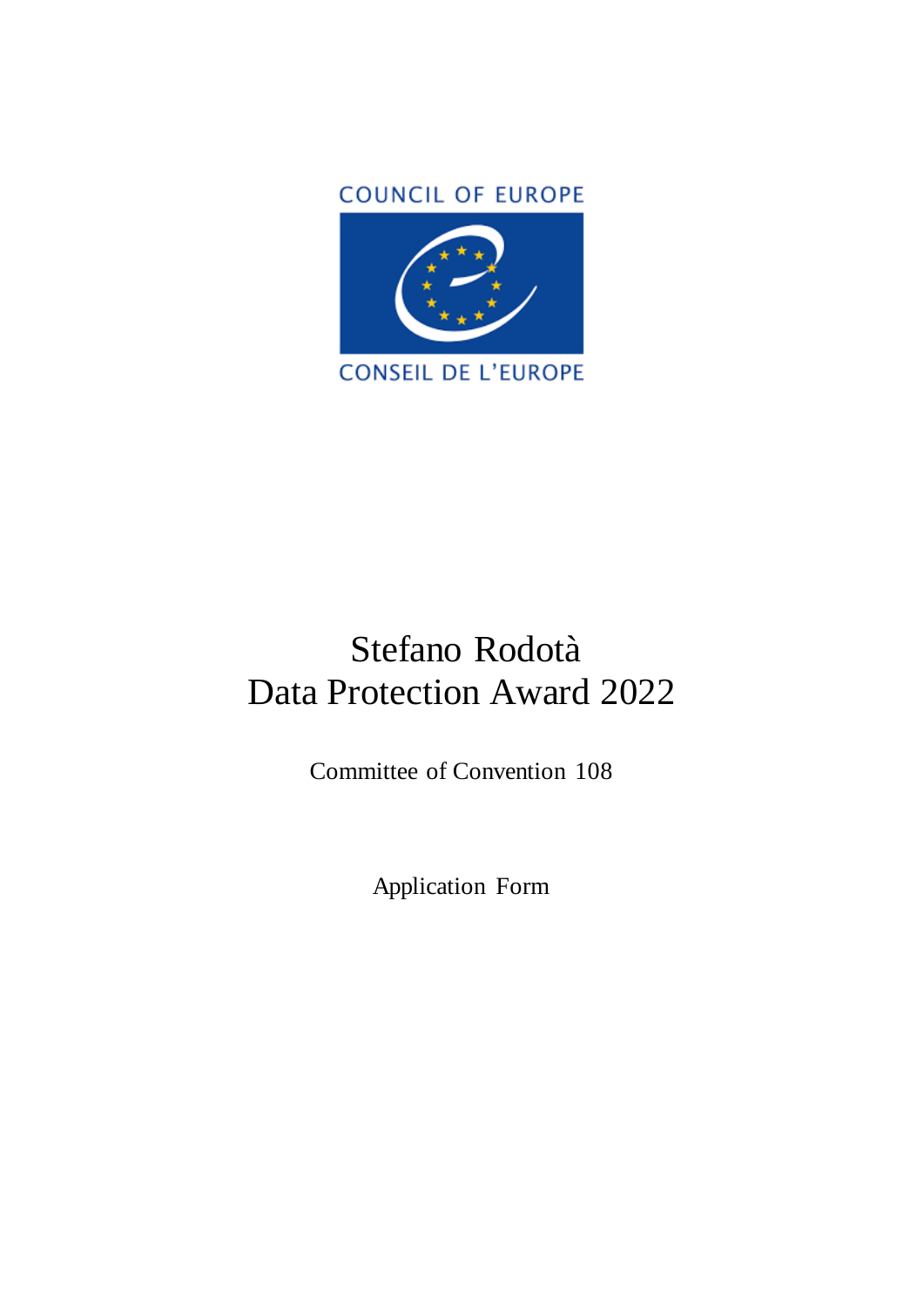## Instructions

Please complete this application in full and return it as attachment to our **[e-mail address.](mailto:dataprotection@coe.int)**

Please rename the document as follows:

SURNAME NAME – Application form Rodotà Award 2022

The applications must reach the Secretariat NO LATER THAN **30 November 2021, midnight**.

Applications submitted by other means or incomplete will not be considered.

The application must be in English or French, official working languages of the Council of Europe.

Please stick to the limit of three pages indicated for the summary of the project.

**Only fill in this form if the Project is currently running or has recently finished.**

For any queries, please see the following documents:

[Prize presentation document](https://rm.coe.int/t-pd-2017-23rev-stefano-rodota-data-protection-award-en/16808c15f6) [Competition rules](https://rm.coe.int/en-rodota-award-revised-rules-final-8-oct-2022/1680a415ac)

Or email the Secretariat : dataprotection@coe.int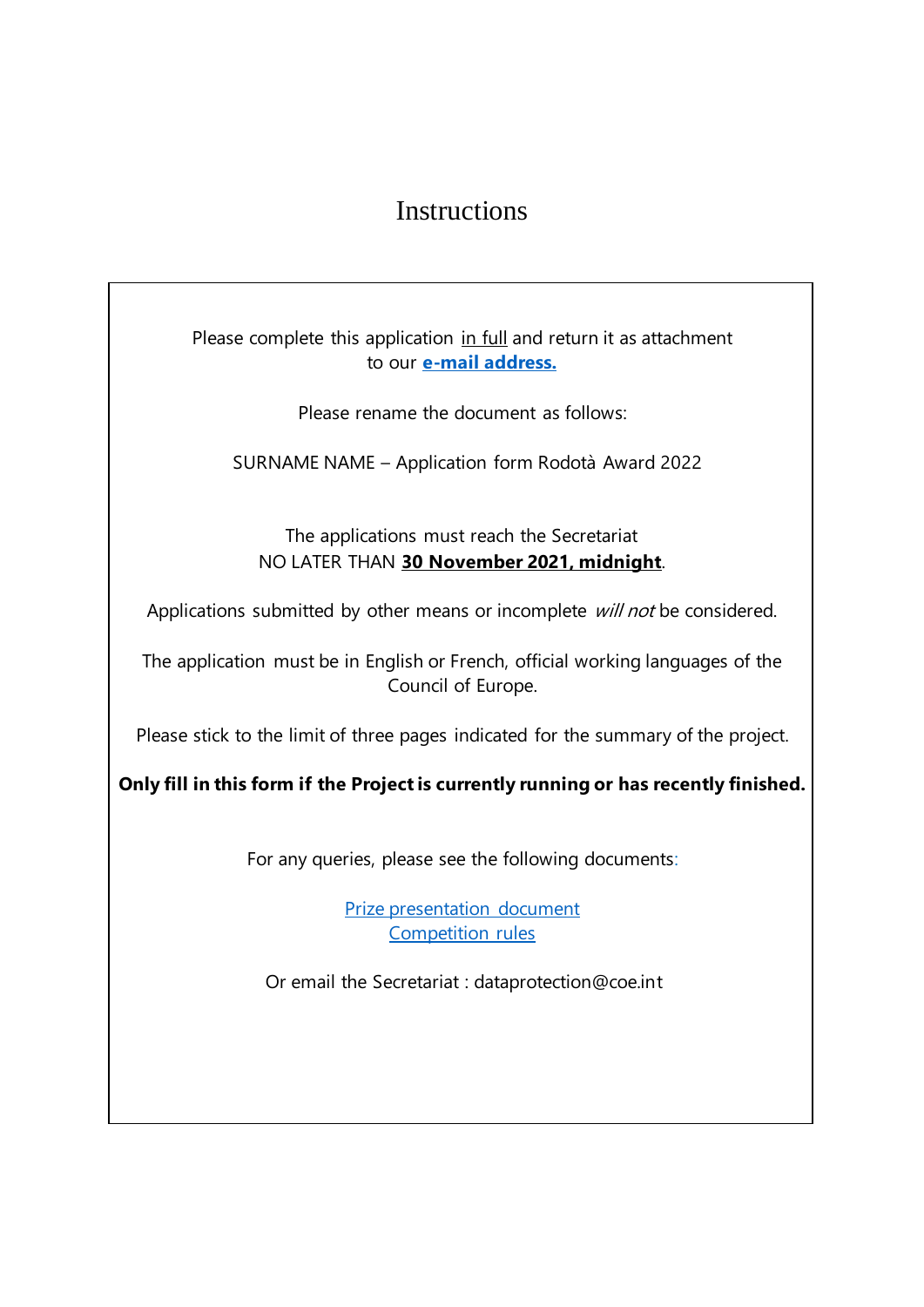# Application Form

#### **A. PROJECT DETAILS**

| 1. Project category:                                                                           |     | 1 – PhD thesis $  $ $  $ 2 – other research<br>(articles or publications) |
|------------------------------------------------------------------------------------------------|-----|---------------------------------------------------------------------------|
| 2. Name/Title of the project                                                                   |     |                                                                           |
| <b>3.</b> If the project is part of an<br>organisation, please give the<br>organisation's name |     |                                                                           |
| 4. Country or countries of activities                                                          |     |                                                                           |
| <b>5.</b> Project start date                                                                   |     |                                                                           |
| <b>6.</b> Is your project currently running?<br>(tick one box)                                 | Yes | <b>No</b>                                                                 |
| <b>7.</b> Project end date (if any)                                                            |     |                                                                           |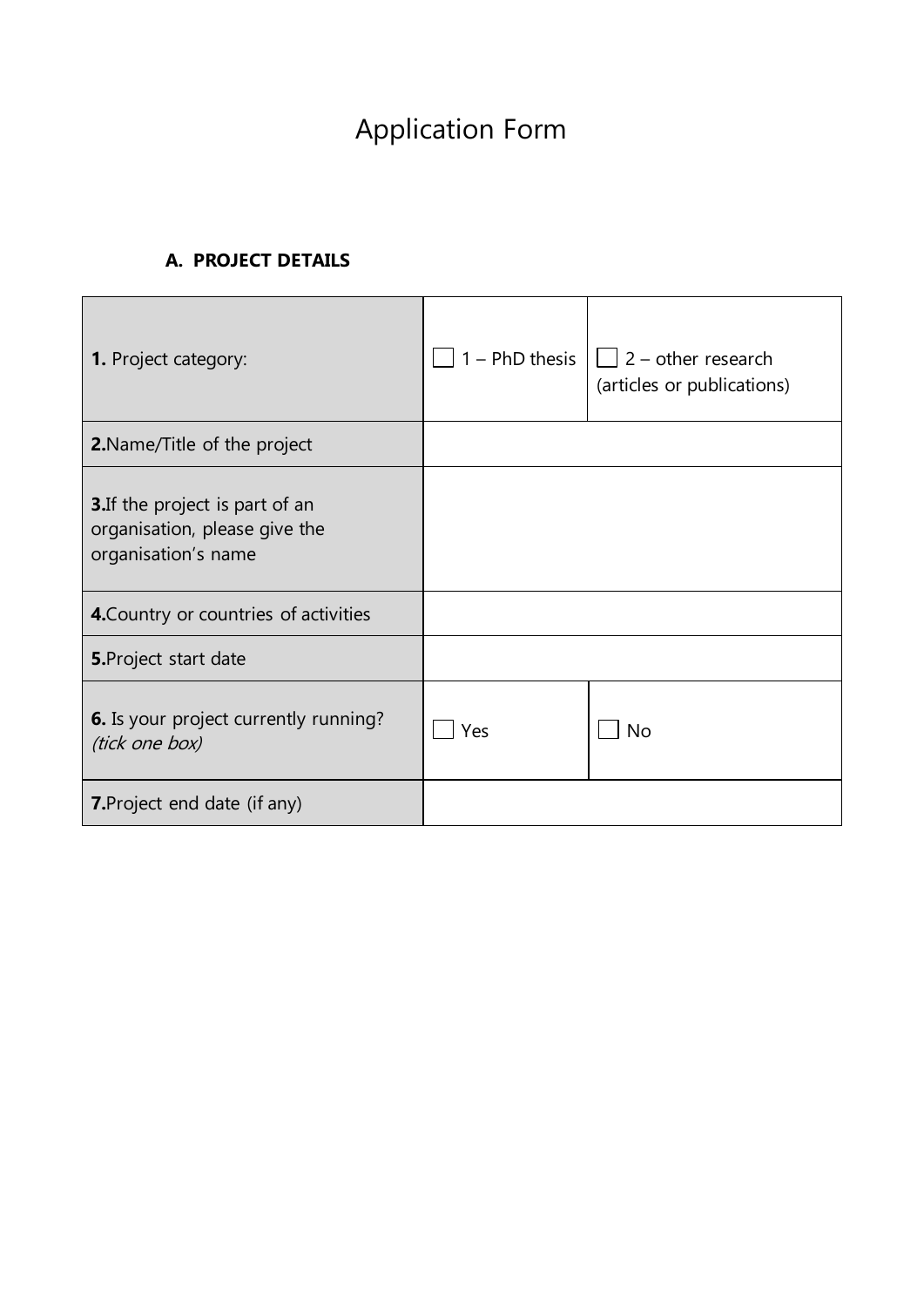### **B. CONTACT DETAILS OF THE APPLICANT**

| <b>1.Full Name of the applicant</b>                                                      |            |         |                                  |  |  |
|------------------------------------------------------------------------------------------|------------|---------|----------------------------------|--|--|
| 2. Status (If you tick the box<br>« other », specify your status)                        | Researcher | Student | Other (Specify)<br>$\Rightarrow$ |  |  |
| <b>3</b> . Nationality                                                                   |            |         |                                  |  |  |
| 4. Complete Postal Address                                                               |            |         |                                  |  |  |
| <b>5.</b> Country                                                                        |            |         |                                  |  |  |
| 6.Telephone                                                                              |            |         |                                  |  |  |
| 7.Mobile                                                                                 |            |         |                                  |  |  |
| 8.Email address                                                                          |            |         |                                  |  |  |
| 9. If your Project has a Website or a Webpage related to it, please provide the link     |            |         |                                  |  |  |
| http://www.                                                                              |            |         |                                  |  |  |
| 10. If your project is publicised on social networking sites, please provide the link(s) |            |         |                                  |  |  |
|                                                                                          |            |         |                                  |  |  |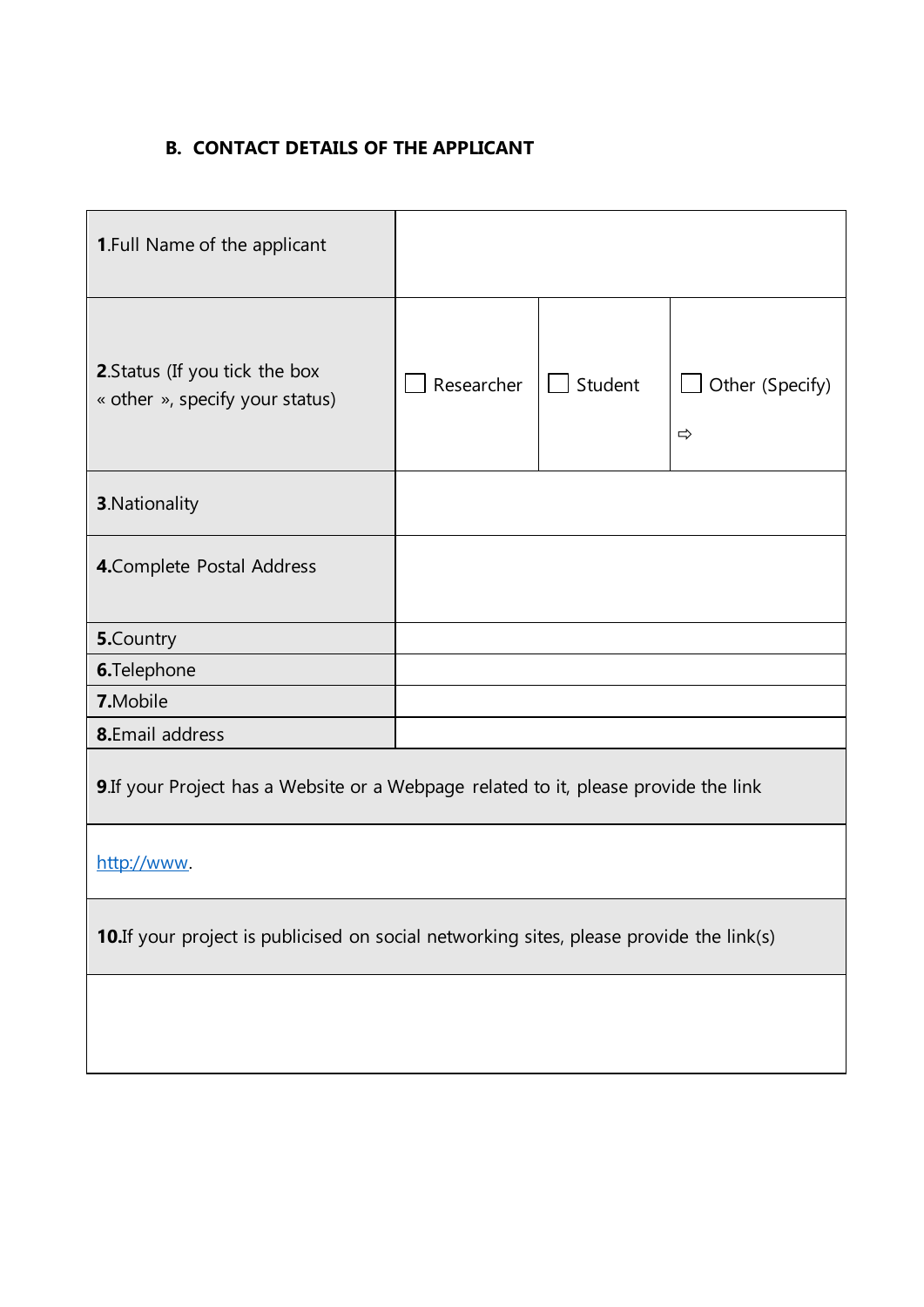**11.**(If applicable) Name and surname of a person who knows the Project and is able to speak about it in English or French

**12.**Contact details of this person, if different to the above

| Telephone |  |
|-----------|--|
| Mobile    |  |

#### **PROJECT DESCRIPTION**

#### **Please provide precise and concise descriptions.**

**1.**Describe in 5 lines the topic of your research. **2.**Is the project solely concerned with data protection, or does it have other aims/goals and objectives/intended outcomes?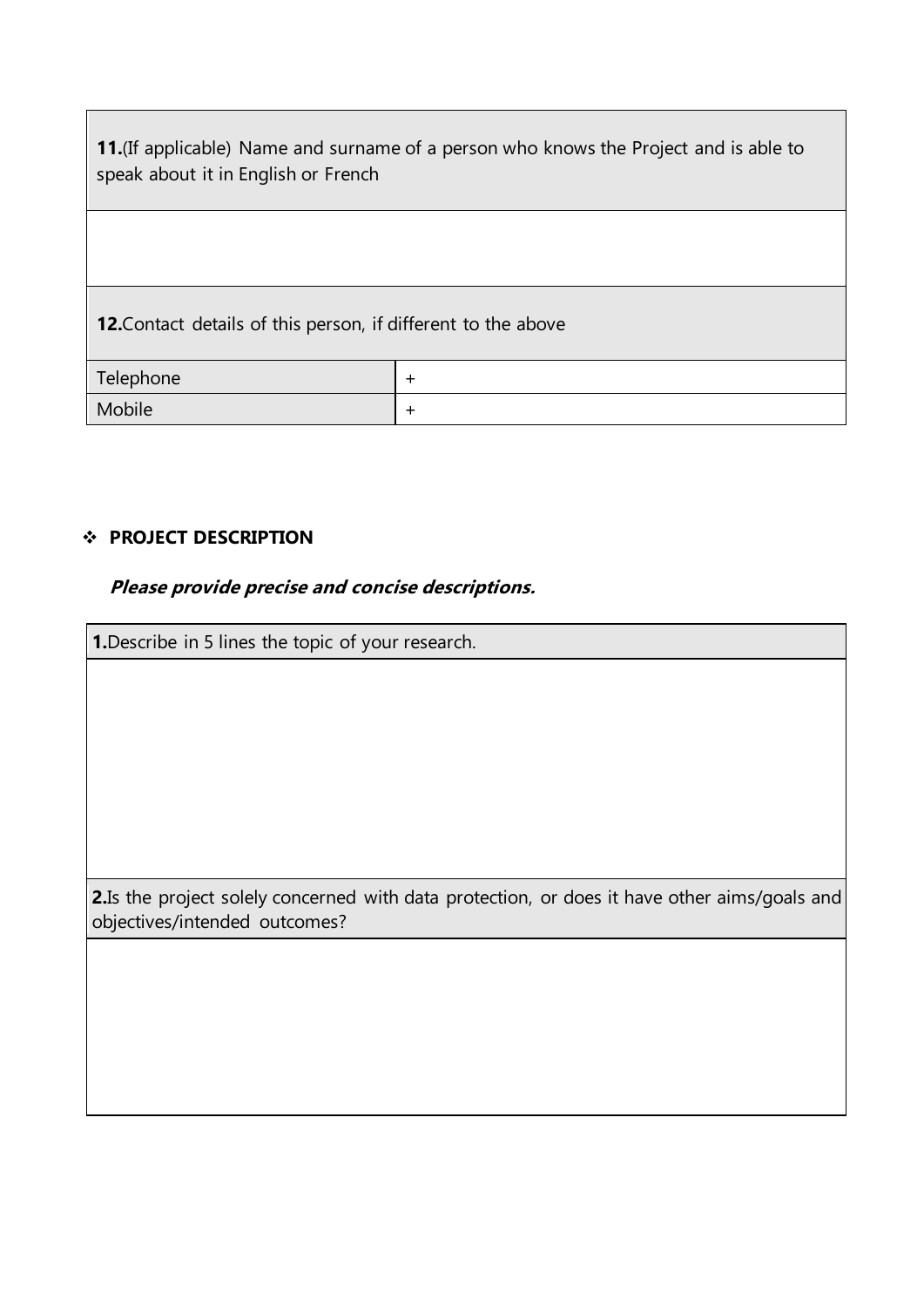**3.**What do you want your project to achieve?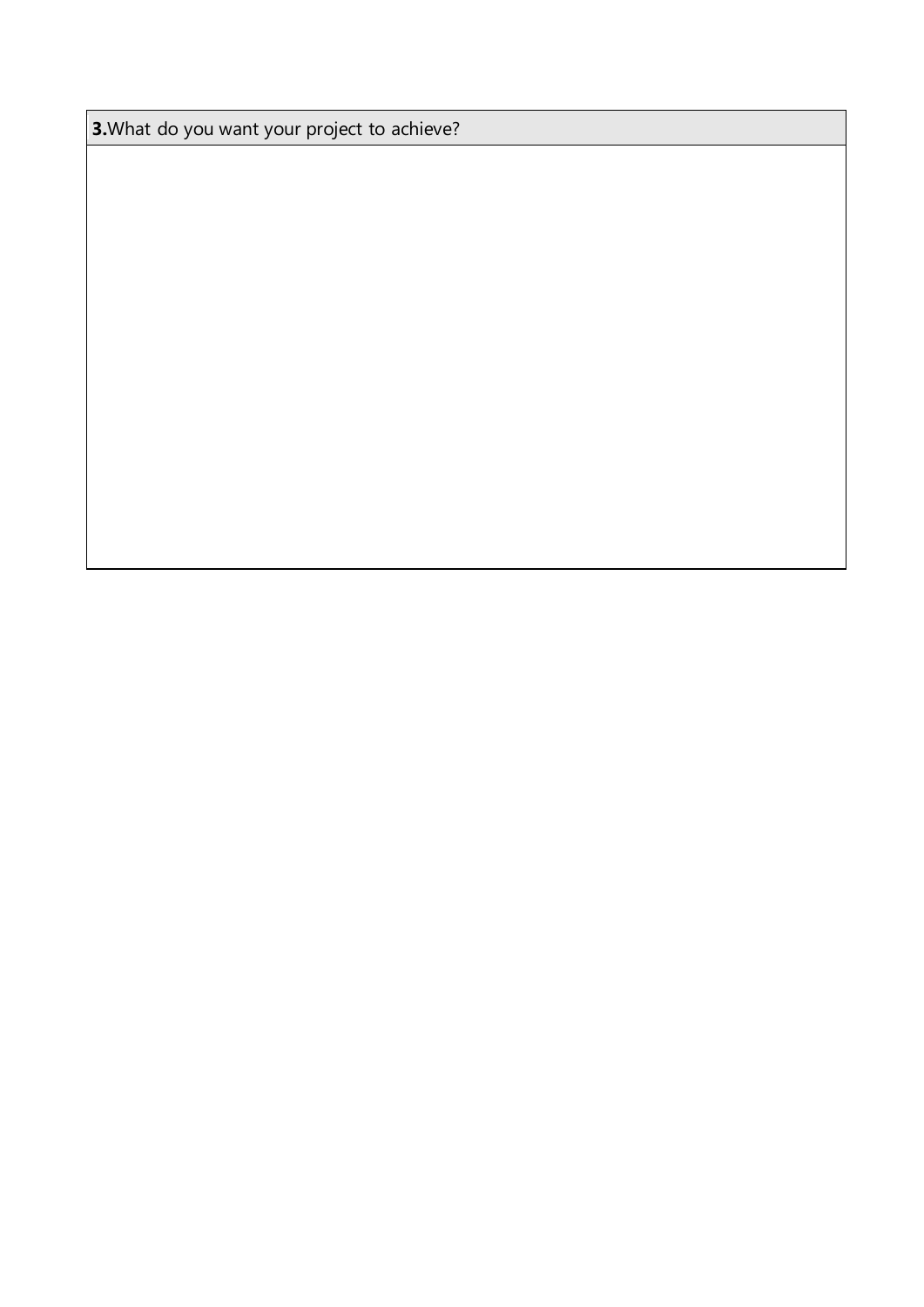**4.**Describe the research methods of the project.

**5.**You can append items to support your application. List them here. If the materials are in a language other than English or French, it is helpful to supply (in English or French) subtitles, a transcript, or a summary.

| Item/content | Format | Language | <b>Reason for inclusion</b> |
|--------------|--------|----------|-----------------------------|
|              |        |          |                             |
|              |        |          |                             |
|              |        |          |                             |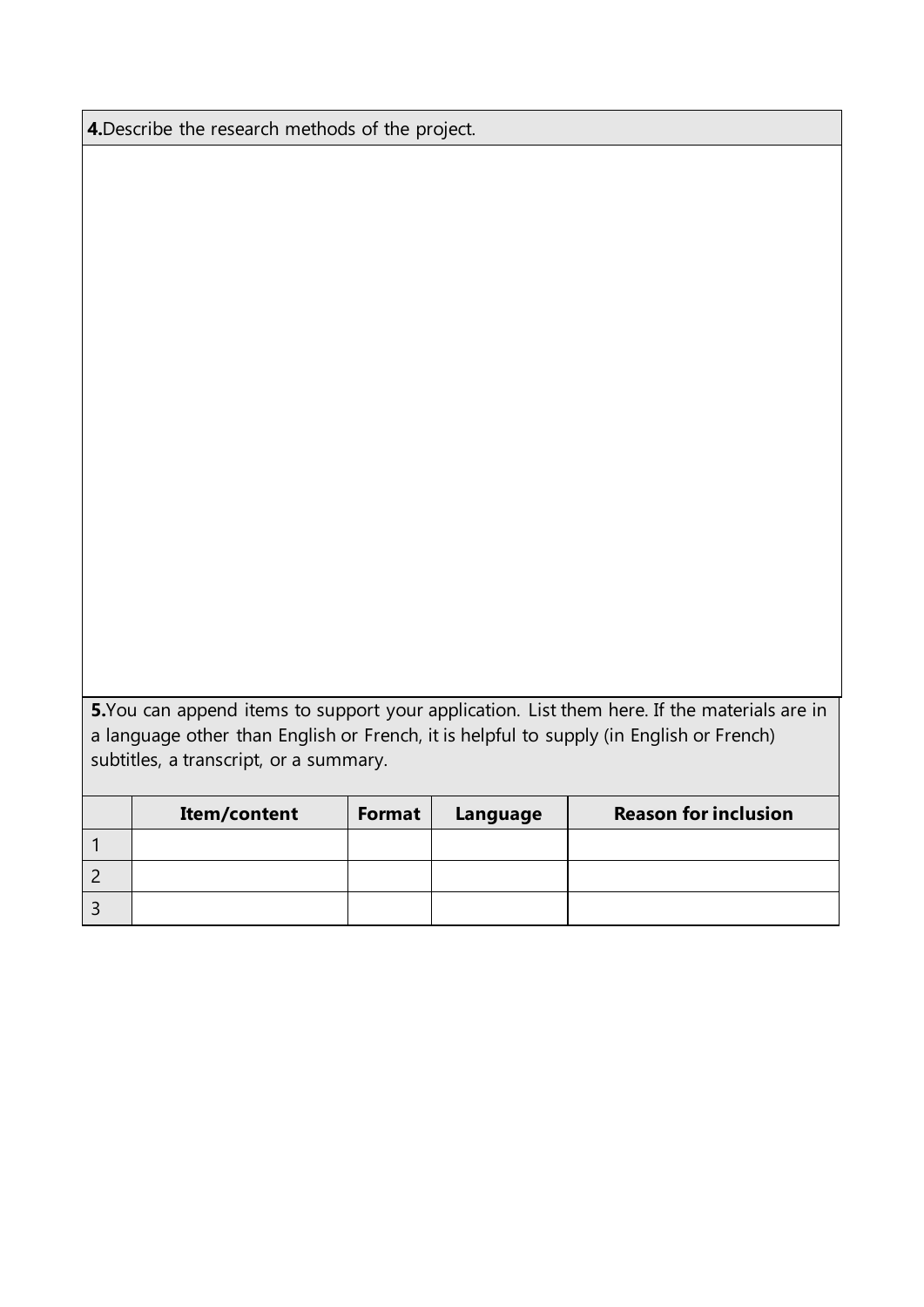**6.** Provide a summary of the project of **maximum 3 pages**.